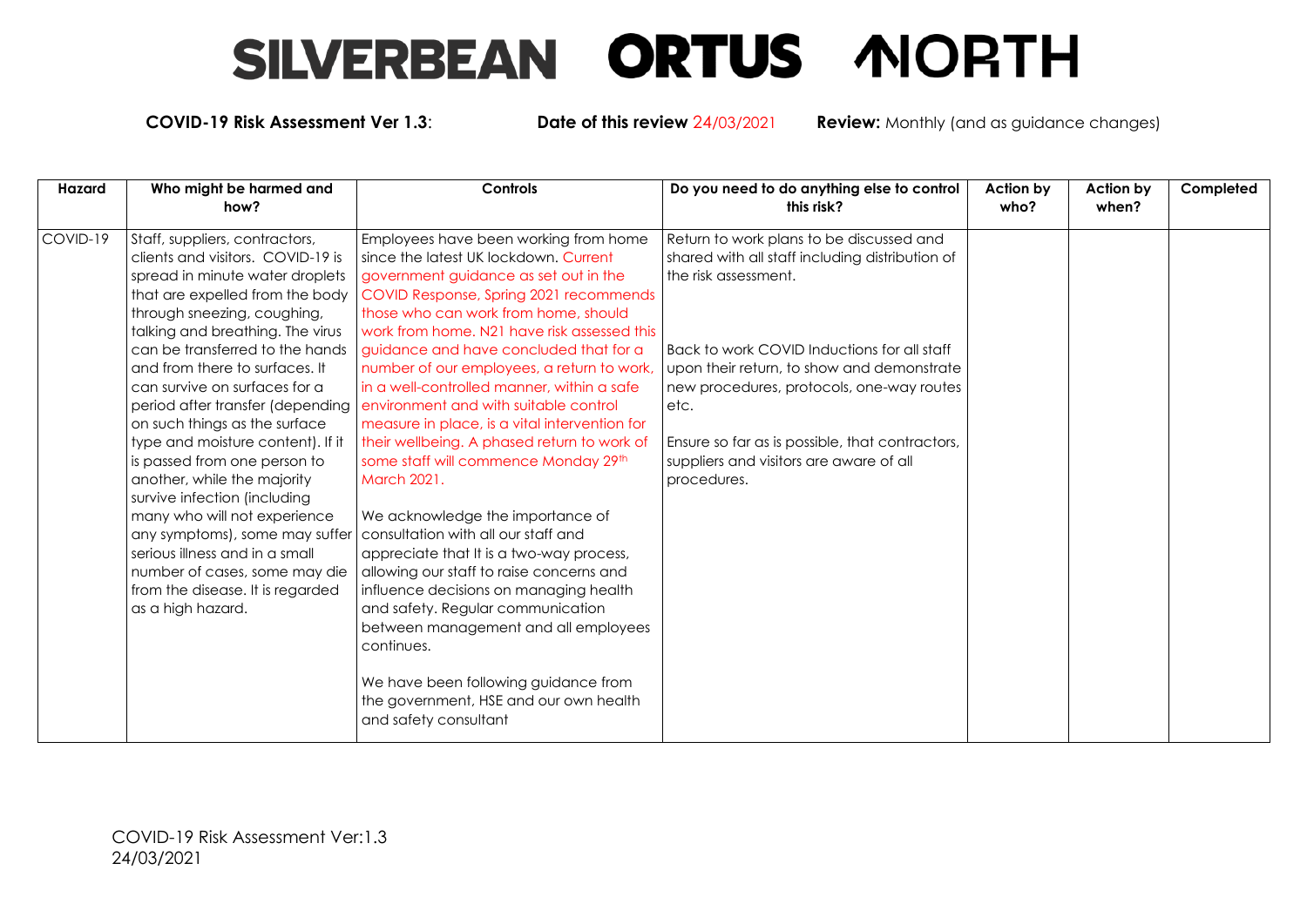| Hazard   | Who might be harmed and how?                                                                                                                                                                                                                                                                                                                                                                                                                            | Controls                                                                                                                                                                                                                                                                                                                                                                                                                                                                                                  | Do you need to do anything else to control                                                                                                                               | Action by | Action by | Completed |
|----------|---------------------------------------------------------------------------------------------------------------------------------------------------------------------------------------------------------------------------------------------------------------------------------------------------------------------------------------------------------------------------------------------------------------------------------------------------------|-----------------------------------------------------------------------------------------------------------------------------------------------------------------------------------------------------------------------------------------------------------------------------------------------------------------------------------------------------------------------------------------------------------------------------------------------------------------------------------------------------------|--------------------------------------------------------------------------------------------------------------------------------------------------------------------------|-----------|-----------|-----------|
|          |                                                                                                                                                                                                                                                                                                                                                                                                                                                         |                                                                                                                                                                                                                                                                                                                                                                                                                                                                                                           | this risk?                                                                                                                                                               | who?      | when?     |           |
| COVID-19 | Coronavirus (COVID-19) can<br>make anyone seriously ill. But for<br>some people, the risk is higher.                                                                                                                                                                                                                                                                                                                                                    | A Coronavirus vaccination program has<br>started within the UK and staff will be<br>allowed time off work to arrange for their<br>vaccinations.<br>We will not ask employees who have been<br>identified by the NHS as being at higher<br>risk, to return to work. Provision will be<br>made to enable them to continue to work<br>from home with further support provided<br>by the business. All staff who are identified<br>as being at higher risk will be offered a<br>priority vaccine via the NHS. |                                                                                                                                                                          |           |           |           |
| COVID-19 | Anxiety and stress.<br>The COVID-19 pandemic will<br>affect people in many ways and<br>there is significant research to<br>show this. The prospect of<br>returning to the workplace may<br>be traumatic for some, whilst a<br>relief for others.<br>Some employees may know or<br>be grieving for others who have<br>contracted the virus, whilst others<br>may be suffering from issues<br>caused by being in isolation<br>without social interaction. | Regular communication and team<br>meetings with staff to ensure they feel<br>supported.<br>Staff have undergone some mental health<br>training during their time away from the<br>office.                                                                                                                                                                                                                                                                                                                 | Offer continual support to both those<br>working from home and from the office.<br>Opportunities for one-to-one or small group<br>discussions to help those who need it. |           |           |           |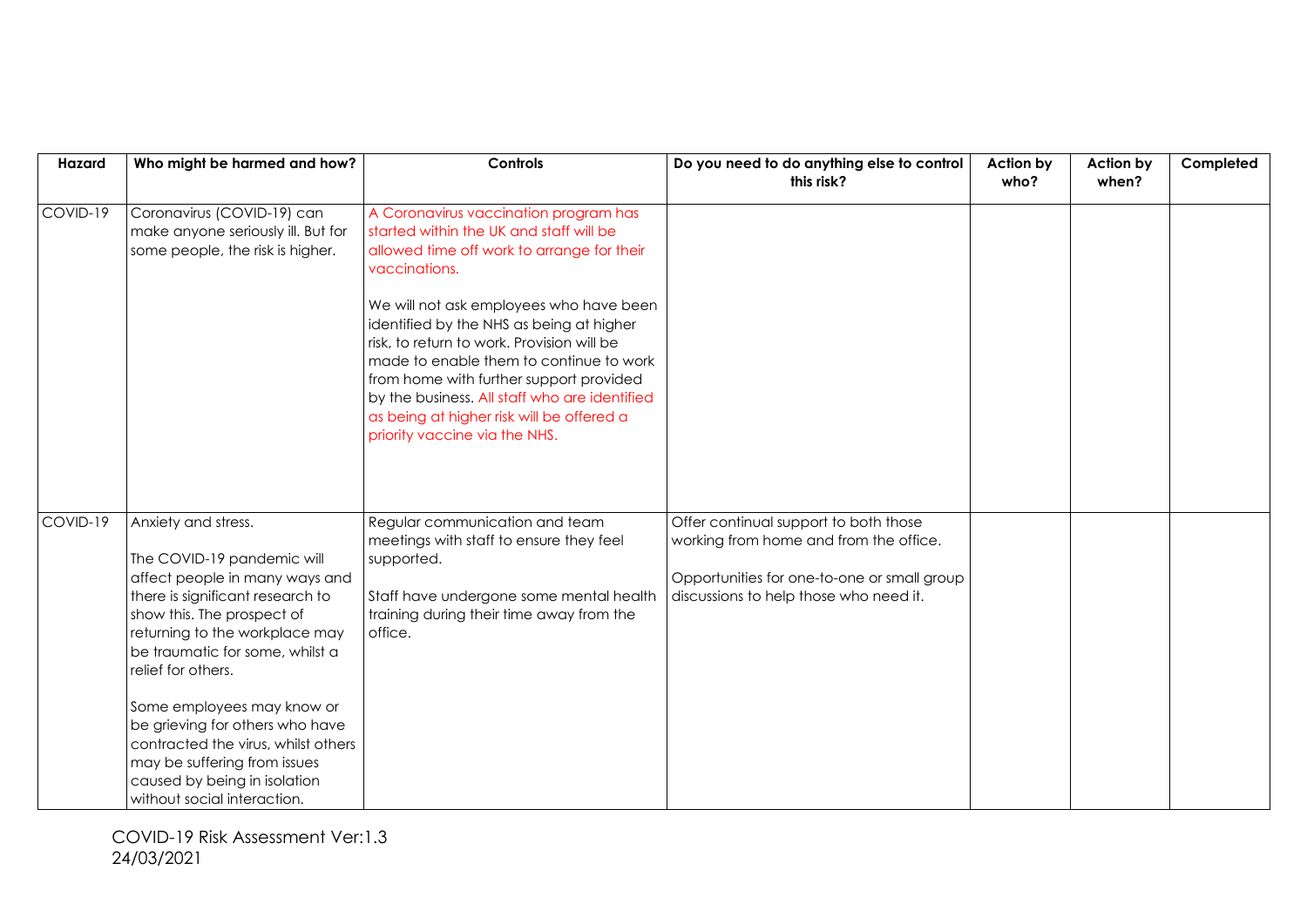|           | Staff will inevitably have differing<br>which may cause upset and<br>experience of the seriousness of<br>the virus.                          | Management recognise COVID-19 as a<br>opinions regarding the pandemic   high-risk hazard and appreciate the effects<br>it may have on staff. All employees will be<br>anxiety for those who are worried   required to follow all new procedures<br>and concerned or have personal   imposed upon the business following<br>completion of risk assessment. | Staff need to be informed about new<br>procedures prior to a return with an<br>emphasis on the need for everyone to<br>respect and adhere to the guidelines.<br>Any incidents of non-compliance will be<br>dealt with promptly. Continual monitoring<br>required to stop poor habits from<br>emerging. |  |  |
|-----------|----------------------------------------------------------------------------------------------------------------------------------------------|-----------------------------------------------------------------------------------------------------------------------------------------------------------------------------------------------------------------------------------------------------------------------------------------------------------------------------------------------------------|--------------------------------------------------------------------------------------------------------------------------------------------------------------------------------------------------------------------------------------------------------------------------------------------------------|--|--|
| COVID-19) | Employees working from within<br>the office premises may be<br>contacted by the NHS Test and<br>they have been in close contact<br>Covid-19. | If a staff member is contacted by NHS Test<br>and Trace, they must self-isolate for 10<br>days and work from home. If during this<br>Trace Service informing them that   time they show any of the recognised<br>symptoms of COVID-19, they must contact<br>with somebody testing positive to NHS Test and Trace to organise a test.                      |                                                                                                                                                                                                                                                                                                        |  |  |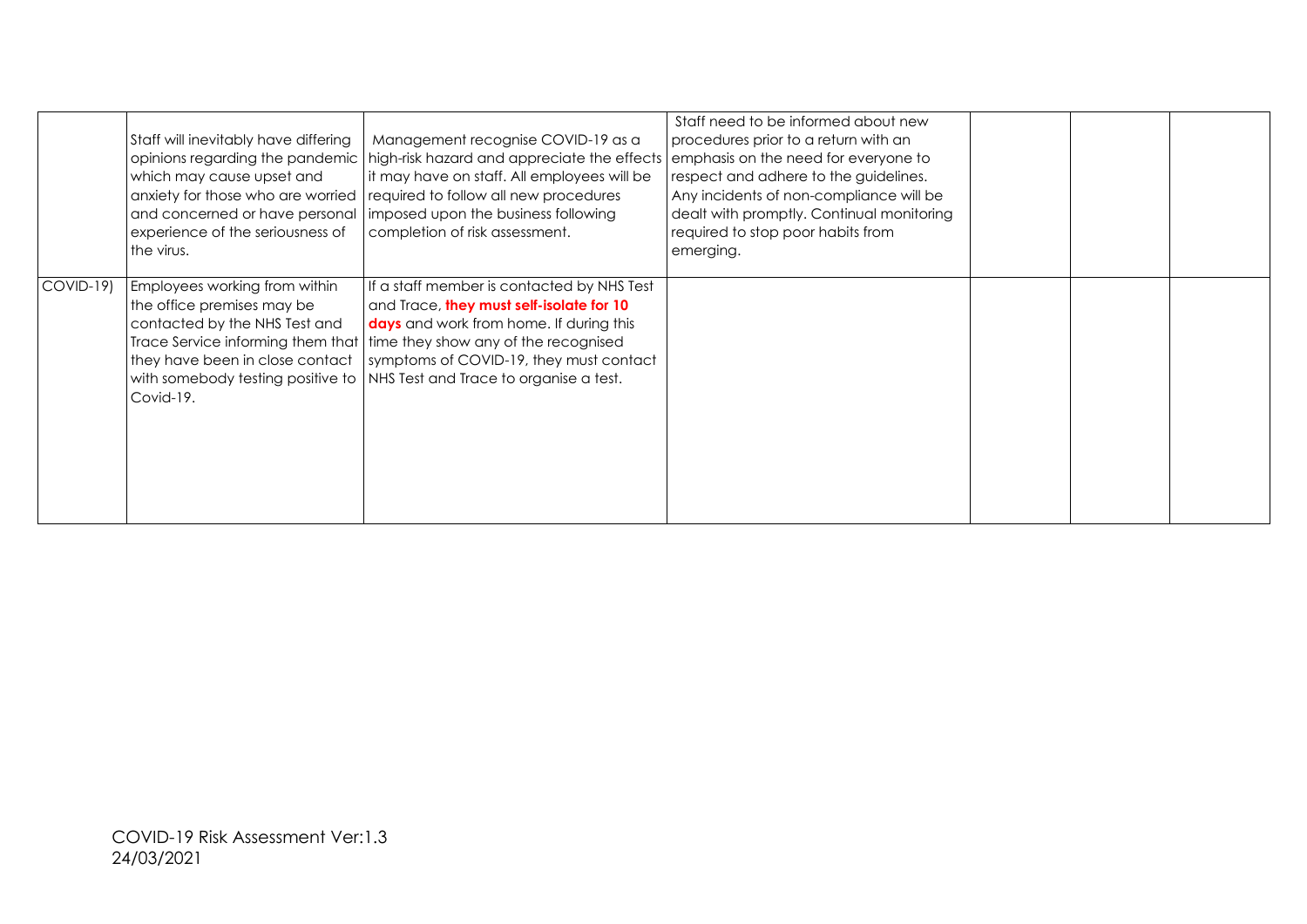| Hazard   | Who might be harmed and how?                                                                                                                                                            | Controls                                                                                                                                                                                                                                                                                                                                                                                                     | Do you need to do anything else to control | Action by | Action by | Completed |
|----------|-----------------------------------------------------------------------------------------------------------------------------------------------------------------------------------------|--------------------------------------------------------------------------------------------------------------------------------------------------------------------------------------------------------------------------------------------------------------------------------------------------------------------------------------------------------------------------------------------------------------|--------------------------------------------|-----------|-----------|-----------|
|          |                                                                                                                                                                                         |                                                                                                                                                                                                                                                                                                                                                                                                              | this risk?                                 | who?      | when?     |           |
| COVID-19 | Employees travelling to work<br>could encounter infected<br>people. The risk of transmission<br>can be reduced by reducing the<br>number of people you come into<br>close contact with. | Staff to be asked to try and avoid travelling<br>by public transport as far as is possible.<br>Flexible start times will be discussed to<br>avoid staff using public transport at peak<br>times.<br>Staff asked to avoid car sharing but if not<br>possible, limit to sharing with same person,<br>plenty of ventilation and cleaning of<br>common touch points (door handles, seat<br>belt connectors)      |                                            |           |           |           |
| COVID-19 | Employees could become<br>infected if a colleague returns to<br>work infected with COVID-19                                                                                             | Inform all staff to stay at home and to self-<br>isolate as per NHS guidelines if they have<br>any of the COVID-19 symptoms or<br>someone within their household has<br>symptoms. Staff asked to access the NHS<br>test and trace service.                                                                                                                                                                   |                                            |           |           |           |
| COVID-19 | Employee could fall ill with<br>COVID-19 whilst at work                                                                                                                                 | A staff member who develops symptoms at<br>work will be asked to return home if safe to<br>do so and avoiding use of public transport.<br>A room for self-isolation will be provided if<br>unable to leave immediately. This will then<br>be suitably cleaned.<br>Staff member will be asked to access the<br>NHS test and trace service and follow<br>procedures including arrangement of<br>COVID-19 test. |                                            |           |           |           |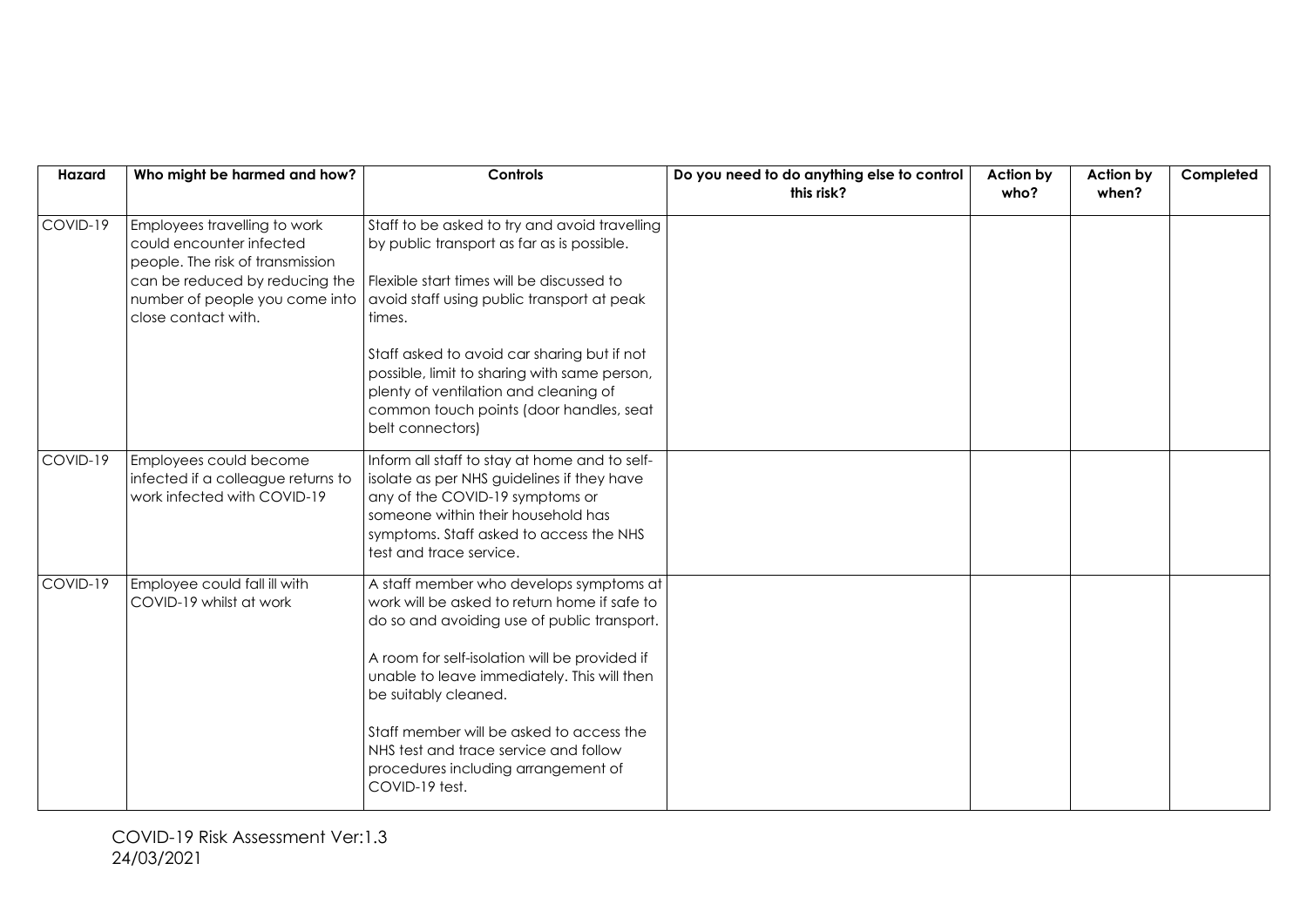| Hazard   | Who might be harmed and how?                                                                                                                                                                                                 | Controls                                                                                                                                                                                                                                                                                                                                                                                                                                                                                                                                                                                                                                                                                                                                                                                                                                                                                                                                                                 | Do you need to do anything else to control | <b>Action by</b> | Action by | Completed |
|----------|------------------------------------------------------------------------------------------------------------------------------------------------------------------------------------------------------------------------------|--------------------------------------------------------------------------------------------------------------------------------------------------------------------------------------------------------------------------------------------------------------------------------------------------------------------------------------------------------------------------------------------------------------------------------------------------------------------------------------------------------------------------------------------------------------------------------------------------------------------------------------------------------------------------------------------------------------------------------------------------------------------------------------------------------------------------------------------------------------------------------------------------------------------------------------------------------------------------|--------------------------------------------|------------------|-----------|-----------|
|          |                                                                                                                                                                                                                              |                                                                                                                                                                                                                                                                                                                                                                                                                                                                                                                                                                                                                                                                                                                                                                                                                                                                                                                                                                          | this risk?                                 | who?             | when?     |           |
| COVID-19 | Evidence suggests that the virus<br>can exist for up to 72 hours on<br>surfaces. Good personal hygiene<br>and regular handwashing is<br>acknowledged as one of the<br>most effective ways to stop the<br>spread of COVID-19. | Good washroom facilities provided with<br>automatic senor hand dryers.<br>Hand sanitising units are positioned in<br>strategic locations i.e. front entrance,<br>queue for kitchen, top and bottom of stairs.<br>Good personal hygiene to be encouraged<br>through inductions, meetings, and signage.<br>Washing hands thoroughly with soap and<br>water for 20 seconds is the best defense.<br>Staff have their own allocated workstations<br>so no hot desking. Staff will have<br>responsibility for cleaning their own<br>workstation at the end of each shift.<br>Disposable disinfectant wipes and personal<br>hand sanitiser gel for each employee has<br>been ordered.<br>Key fobs for magnetic entry door locks<br>have been obtained to eliminate need for<br>staff to use key code entry<br>Minimise the requirement of using meeting<br>rooms but ensure staff clean their chair<br>arms and table space if used.<br>Avoid using sofas and soft furnishings. |                                            |                  |           |           |
|          |                                                                                                                                                                                                                              |                                                                                                                                                                                                                                                                                                                                                                                                                                                                                                                                                                                                                                                                                                                                                                                                                                                                                                                                                                          |                                            |                  |           |           |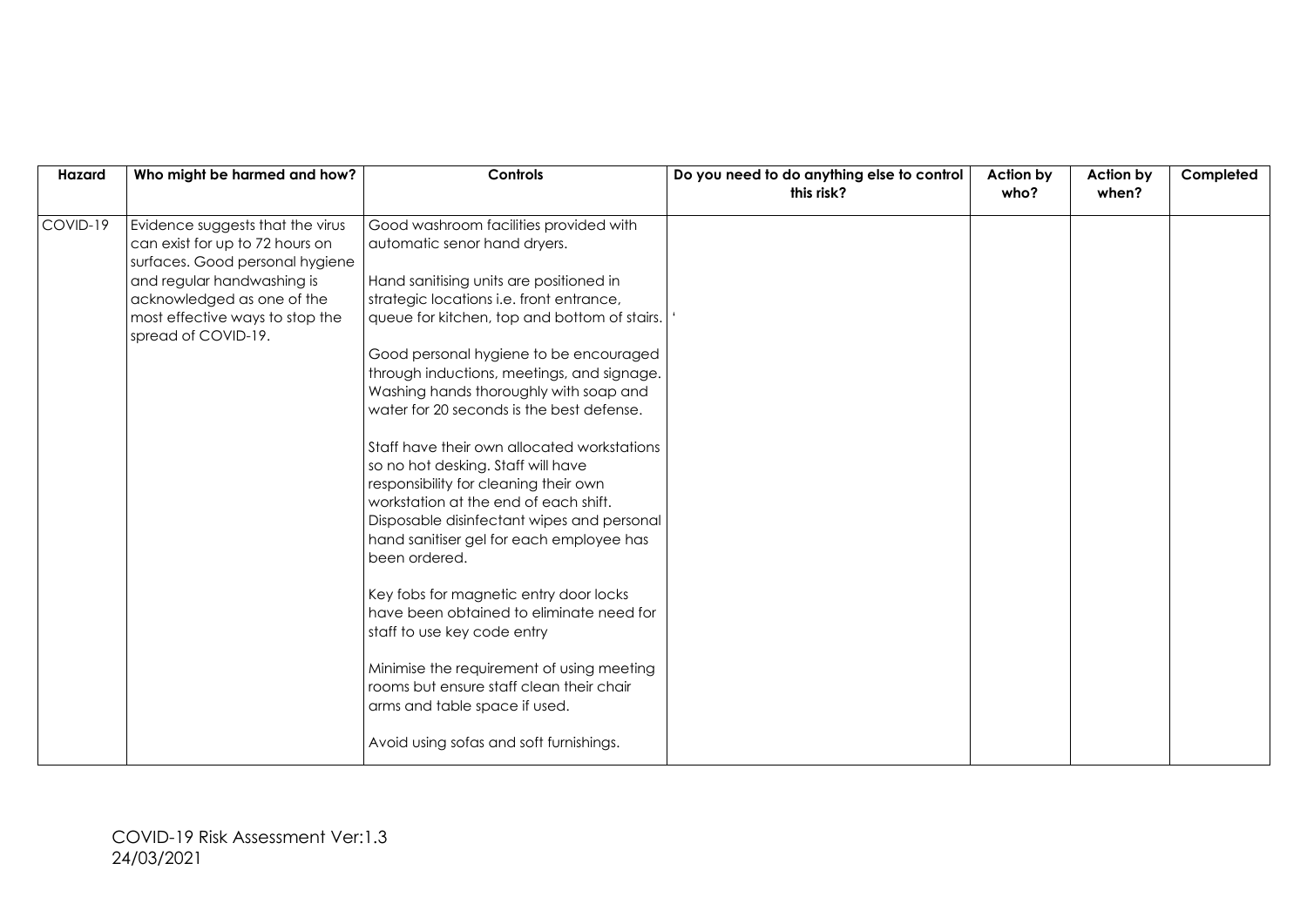| Hazard   | Who might be harmed and how?                                                                                                                                                                                                                     | Controls                                                                                                                                                                                                                                                                                                                                                                                                                                                                                                                                                                                                                                                                                          | Do you need to do anything else to control | Action by | Action by | Completed |
|----------|--------------------------------------------------------------------------------------------------------------------------------------------------------------------------------------------------------------------------------------------------|---------------------------------------------------------------------------------------------------------------------------------------------------------------------------------------------------------------------------------------------------------------------------------------------------------------------------------------------------------------------------------------------------------------------------------------------------------------------------------------------------------------------------------------------------------------------------------------------------------------------------------------------------------------------------------------------------|--------------------------------------------|-----------|-----------|-----------|
|          |                                                                                                                                                                                                                                                  |                                                                                                                                                                                                                                                                                                                                                                                                                                                                                                                                                                                                                                                                                                   | this risk?                                 | who?      | when?     |           |
| COVID-19 | The risk of infection increases the<br>closer you are to another person<br>with the virus, and the amount of<br>time you spend in close contact<br>with them. Current guidelines<br>state a 2m distance should be<br>kept from person to person. | A Phased return to work is being<br>considered once guidelines change, this<br>will help to ensure a controlled number of<br>staff on site at any one time.<br>Open plan nature of the premises enables<br>good sight lines for staff to avoid the need<br>for close contact.<br>Suitable signage is used.<br>Staff to observe the 2m social distancing<br>guidelines throughout premises.<br>Workstations have been arranged which<br>will allow a 2m separation of staff.<br>Where appropriate a one-way system has<br>been implemented.<br>Break times to be staggered to ensure<br>numbers using kitchen, washrooms and<br>break rooms are controlled.<br>Staff to be discouraged from making |                                            |           |           |           |
|          |                                                                                                                                                                                                                                                  | unnecessary movement around office.                                                                                                                                                                                                                                                                                                                                                                                                                                                                                                                                                                                                                                                               |                                            |           |           |           |
| COVID-19 | Evidence suggests that the virus is<br>less likely to be passed on in well-<br>ventilated buildings and<br>outdoors.                                                                                                                             | First floor has numerous windows which can<br>be opened to help ventilation.<br>Limit use of smaller meeting rooms which<br>have limited airflow.                                                                                                                                                                                                                                                                                                                                                                                                                                                                                                                                                 |                                            |           |           |           |